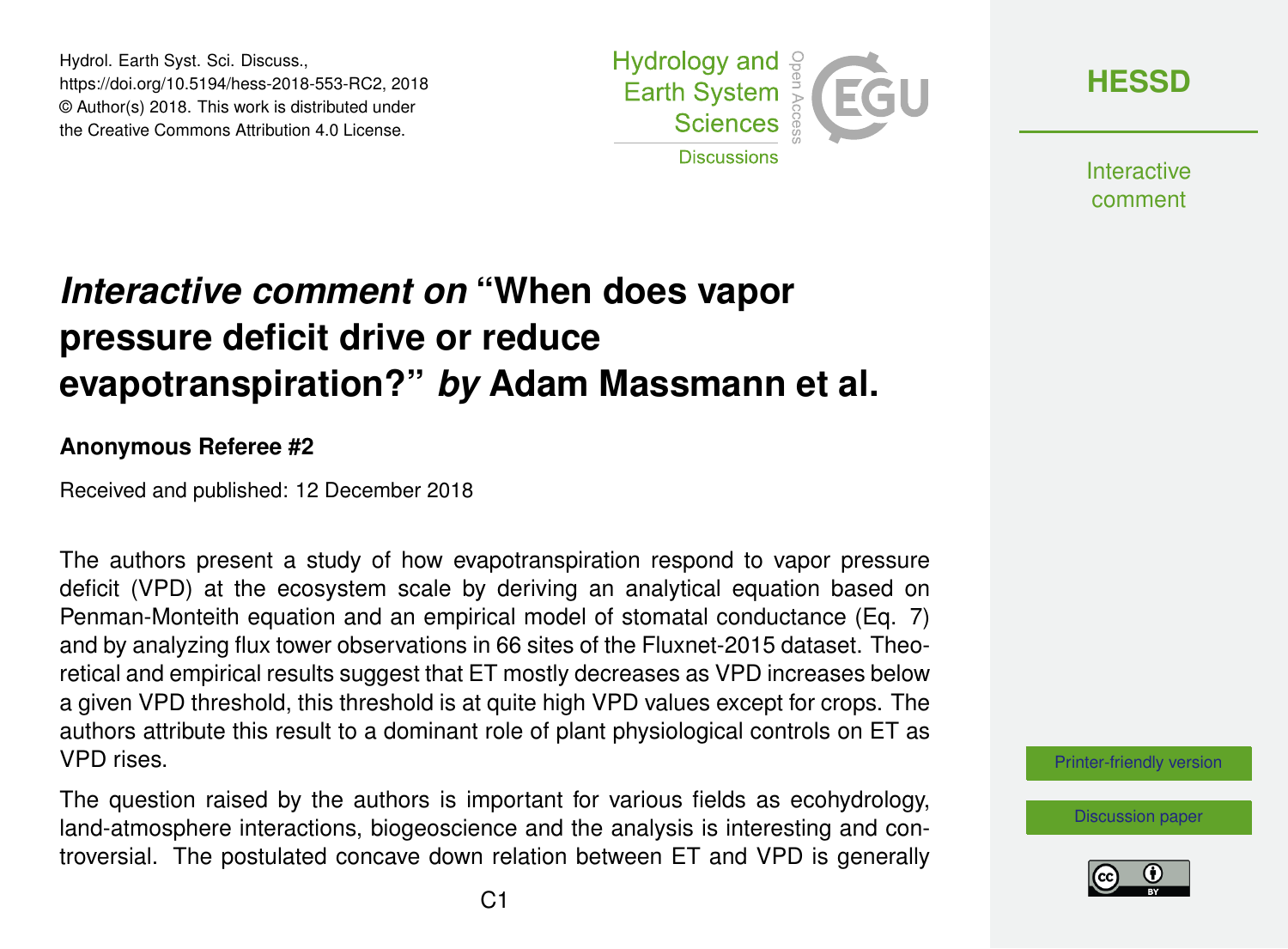counterintuitive and I think need to be confirmed better with more direct results. This is indeed contrary to our leaf level understanding (and observations) of transpiration response to VPD (see my detailed explanation with reference to literature below, Comment 2). While I am intrigued by the article, I have a number of major and minor comments that hopefully can be solved to support the findings of the study.

(i) Many figures are related to the functional form derived theoretically by the authors (Eq. 7, Eq. 10), however the basic result (e.g., ET vs VPD) is never directly presented in any plot. I would like to see a plot with ET boxplot for different bins of VPDs for different sites (e.g, the partial derivative of ET with respect to VPD mentioned by the authors PP 3, LL 12). This would be important also to understand the uncertainties and potential problems associated with Eq. 10, see for instance my remark on the net-radiation dependence on VPD in the minor comments. Maybe it is obvious and the fit is perfect by construction but it is not very clear to me how Eq. 7 and 10 are fitting the raw data, the Figure 2 with  $\sigma$  value is not sufficient to understand this aspect.

(ii) I think the introduction of the article should contain a discussion of what is known about transpiration response at leaf-scale. We know very well that stomatal conductance is reduced in response to VPD (e.g., Oren et al 1999; Damour et al 2010) and many observational studies suggest that transpiration increases with a concave downward response (e.g., Rawson et al 1977; Turner et al 1984; Mott and Peak 2013). Some observations show a reduction of transpiration at high VPD (e.g., Farquhar 1978) the so-called "feedforward response" of stomatal but this behavior was mostly dismissed as an artifact of measurements rather than a true behavior (e.g., Franks et al 1997). Therefore we are left with the fact that transpiration-VPD relation at the leaf scale is mostly positive and surely concave downward. Now there could be several reasons why ecosystem scale response of ET to VPD may be different from leaf-scale, e.g., effects soil moisture limitations, land-atmospheric feedbacks between transpiration and VPD. The presented approach is looking only at one-way response of ET to VPD without accounting for land-atmospheric feedbacks (for instance during dry soil conditions)

### **[HESSD](https://www.hydrol-earth-syst-sci-discuss.net/)**

**Interactive** comment

[Printer-friendly version](https://www.hydrol-earth-syst-sci-discuss.net/hess-2018-553/hess-2018-553-RC2-print.pdf)

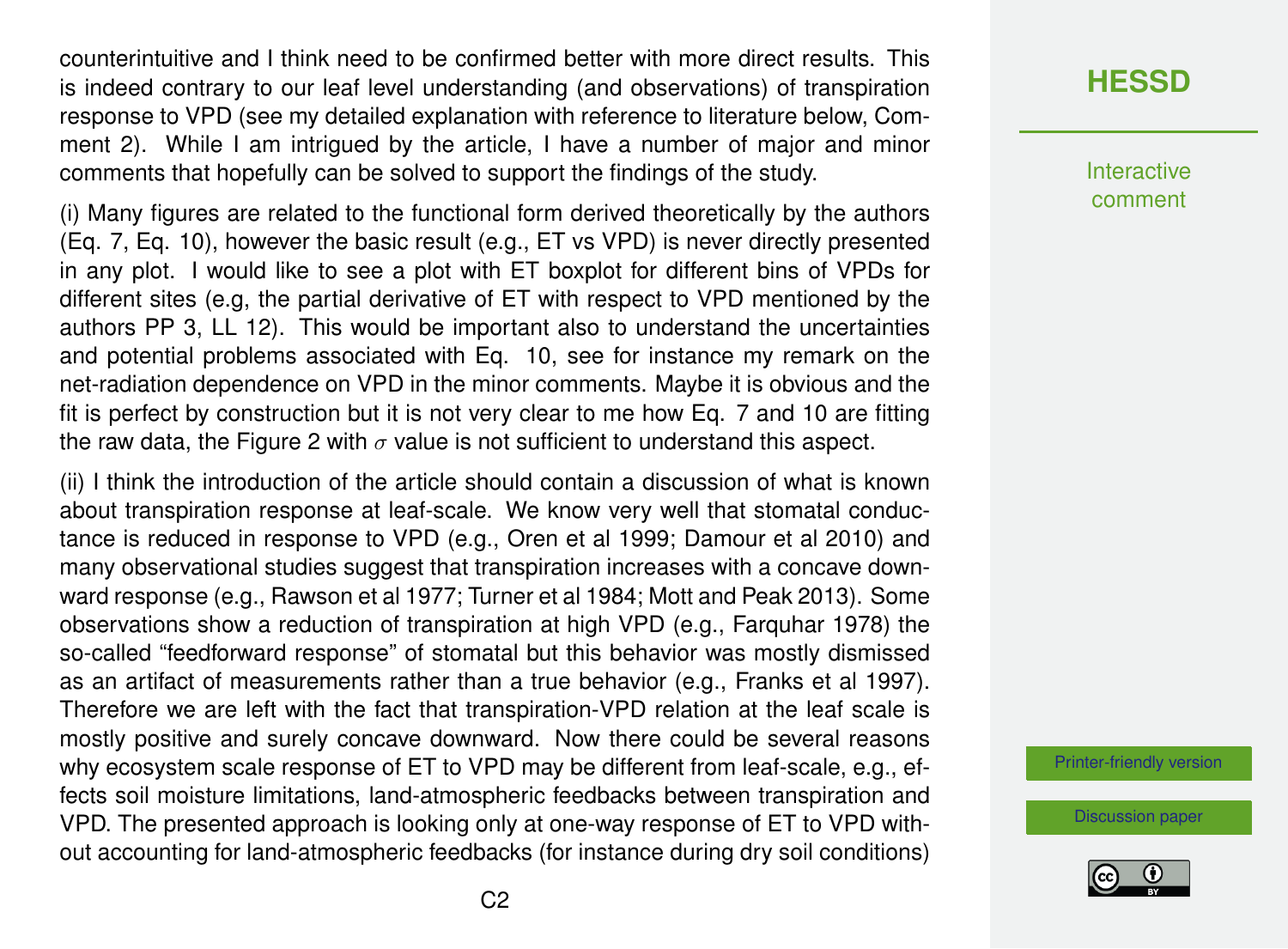P 23 LL 5-6. This has limitations as discussed by the author themselves but also gives too much weight on the plant physiological control. One thing is to attribute the overall result to plant physiological response (e.g., PP 1 LL 8), another is to attribute the observed response to feedbacks and controls acting at the ecosystem scale and not at the leaf-level. Currently, the article is attributing the observed response (concave upward, PP 23, L13) to plant physiology, which is at odd with what we know at the leaflevel. This needs to be clarified in the manuscript and a very convincing explanation needs to be provided, otherwise my current feeling is that other controls are incorrectly attributed to plant physiology. At least for me, it is not "easy" to see the mechanism leading to a change in curvature from leaf-scale to the ecosystem scale.

(iii) In one hand, there is beauty in the newly derived Eq. (7) since should substitute the unknown gs of Penman-Monteith equation with two variables g1 and uWUE, which are theoretically better known (e.g., Table 1, PP 8 LL 26-27). However, this also comes with a risk, because if g1 and uWUE are spatially variable as they could be (especially g1 according to the original publications), we are passing from one unknown to two unknowns. Plus, one variable is representing a plant control (g1) and the other one is somehow representing the response (uWUE), so I am afraid there is a mixing of concepts in the same equation. The author are very confident that their equation captures the relationship between ET, GPP and VPD with the fit of  $\sigma^*$  uWUE (P 19, LL 10-12), but the imposed lack of variability of uWUE and g1 and also the assumption on Rn being unaffected by VPD must be mostly trusted. Therefore, I would be more careful in the argumentation and as wrote before I would like to see how ET and VPD are actually related using a binning approach on VPD.

(iv) I think sometime there is an abuse of the "leading-order term/behavior" (PP 16 LL 18, P 18 LL 9, P 18 LL 29), which in mathematical function has a specific meaning but it is unclear how it is used in the context of this article. I would also suggest to separate better the results related to the theoretical derivation (up to Section 3.3 pretty much) from the ones based on empirical data (afterwards)

## **[HESSD](https://www.hydrol-earth-syst-sci-discuss.net/)**

**Interactive** comment

[Printer-friendly version](https://www.hydrol-earth-syst-sci-discuss.net/hess-2018-553/hess-2018-553-RC2-print.pdf)

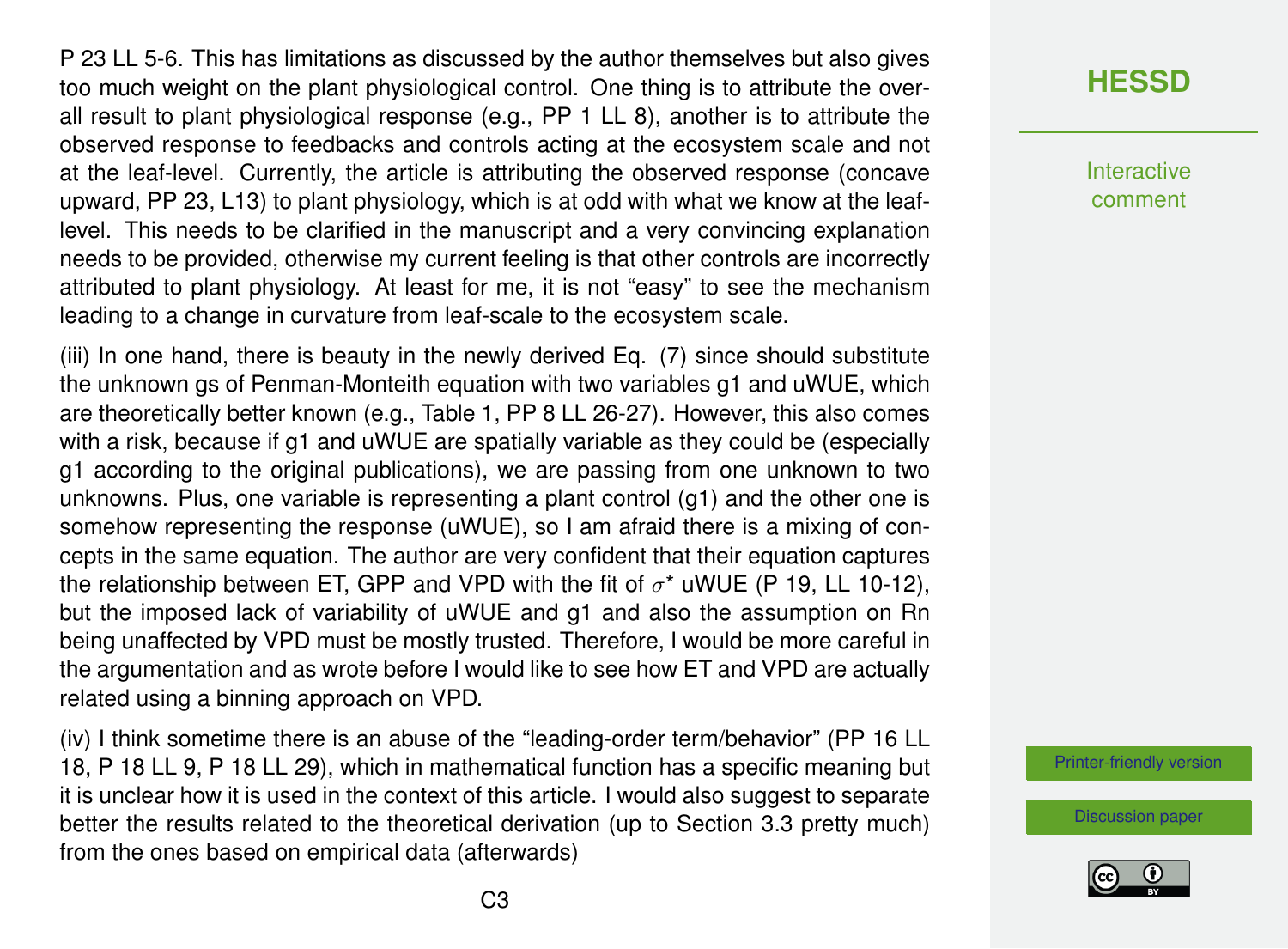#### Minor Comments

PP 1 LL 17. I would not necessary talk of "plant stress". A drop of leaf water potential reduces stomatal conductance but this does not necessarily mean "stress".

PP 1 LL 22-24. Please see also Roderick et al 2014.

P 2. LL 17 . . . could "also" cause a decrease in the likelihood of precipitation

P. 2. LL 33-35. I would tend to disagree, there are many old articles starting from the ones of G. Farquhar (see for instance references in the main comments) that describe humidity (VPD) role on stomatal response. The basic physiological knowledge was established since quite some time. However, I agree that much more uncertainty exists on the ecosystem scale response.

P. 3. LL 2. See also Katul et al 2010

P. 3. LL 9. I would not refer to those as "novel tools".

P. 5 LL 4. It could be worth mentioning that "g1" is the water use efficiency parameter in the "optimal stomatal conductance model".

P.6 LL 4. I guess you are referring to Eq. (4) and not (3) here.

P. 7. LL 14. I would state already at this stage that g1 is derived for each PFT from Medlyn et al 2017 as in Table 2 and uWUE baseline values from Zhou et al 2015.

P. 7. Eq. (10). Please note that in such a derivation the indirect role of VPD in modifying surface temperature and therefore net radiation (Rn) is not accounted for. So technically speaking Eq. (10) is incomplete. This needs to be stated and justified.

P. 10. LL 2 and LL 5. The direct link between ET decreasing with VPD and "physiological controls" is not fully justified as I am discussing in the main comments.

P. 10. Equation (12). There is a " $\sigma$ " missing or is intentional? If yes, please explain.

P. 10. LL 11. Also g1 could vary with soil moisture. As a matter of fact, the water use

**Interactive** comment

[Printer-friendly version](https://www.hydrol-earth-syst-sci-discuss.net/hess-2018-553/hess-2018-553-RC2-print.pdf)

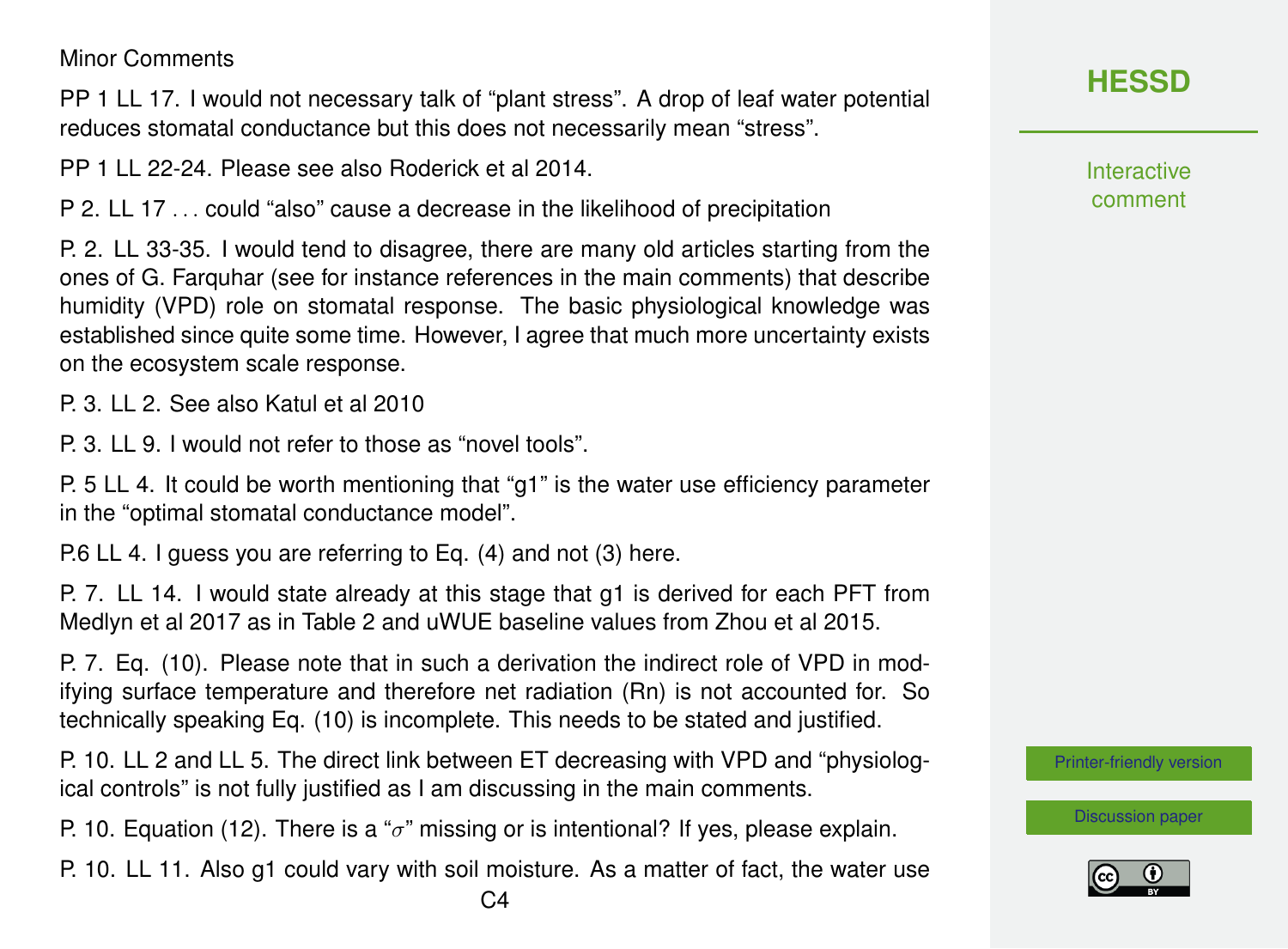efficiency parameter of optimality models has been shown to vary with soil moisture (Manzoni et al 2013).

P. 10 Equation (15). Why  $\sigma$  is removed from Eq. (13)?

P. 10 LL 29-30. As a matter of fact, WUE is much lower in semi-arid sites than in wet environments because of their lower productivity (e.g., Beer et al 2009). WUE and uWUE are diagnostic variables. It is "g1", which represents a physiological control that should be lower (more water use efficient) in water limited ecosystems and higher where there is plenty of water, as you write in Page 11 LL 7-9. I think the distinction on the role of those two variables (parameters of your model) should be better framed.

P. 11. LL 14-17. uWUE is much more constant than g1 in Table 2, therefore most of these effects should be attributed to variability in g1.

P 13. LL 7-9. In these patterns there could be a significant contribution of water availability with crops that are irrigated and maintain high ET in dry (high VPD conditions) while shrubs are mostly water limited at high VPD levels.

Figure 4. I would suggest modifying the plot and having ga in the x-axis and different temperatures plotted with various lines.

P. 16. LL 16. Maybe I am missing something obvious but observations are also plotted based on the same Equation (10) allowing only variability in  $\sigma$  to fit better the data. However, in such a case the functional form is partially prescribed except if  $\sigma$  departs significantly. Is there not the risk of some circular reasoning?

P. 16. LL 14. "nearly exactly" is a bit exaggerated, I think.

P 18. LL 32. The issue with low soil-moisture can emerge even when soil-moisture is not extremely low, because of the atmospheric feedbacks that increase VPD.

P.21. LL 1. There are many cases even before getting to extremely dry soil that landsurface could feed back on humidity and VPD (e.g., Rigden and Salvucci 2015) I am Interactive comment

[Printer-friendly version](https://www.hydrol-earth-syst-sci-discuss.net/hess-2018-553/hess-2018-553-RC2-print.pdf)

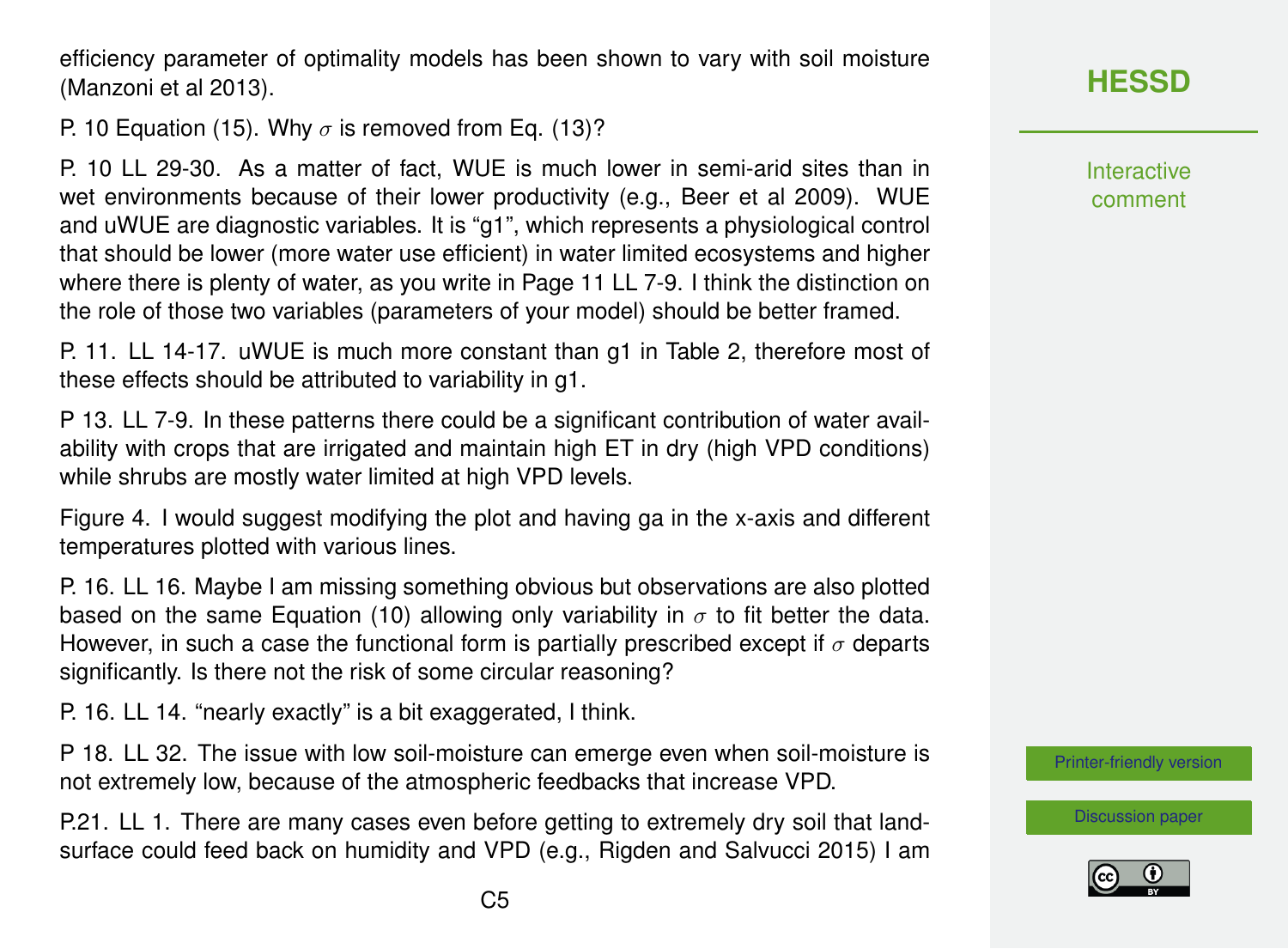not sure the assumption of constant uWUE and g1 in time and space really works for the majority of the conditions.

P. 21. LL 2-3. I think this is much more relevant than only for extreme conditions and could actually affect the observed behavior much more than currently stated.

P 23 LL 6. Where the 30% number is coming from? I think it is actually quite challenging estimating from observations when soil moisture is limiting evapotranspiration.

P 23. LL 16-21. I think this part should belong more to introduction than results, please see also my major comments on the shape of ET – VPD.

P 24. LL 24. Which exponent are you referring to here?

P 26. LL 2-4. Yes, this is true but at least an overall representation of how ET changes with VPD binning VPD in order to average variability for various conditions should be provided in such an article.

P 27. Appendix A. It would be nice to provide additional information for the Fluxnet sites relevant to this article as VPD, net radiation, temperature, wind speed, and latent heat for the analyzed period during the growing season, number of hours retained for each site for the analysis, etc.

References

Farquhar G.D. (1978) Feedforward responses of stomata to humidity. Australian Journal of Plant Physiology 5, 787–800.

Franks P.J., Cowan I.R. & Farquhar G.D. (1997) The apparent feedforward response of stomata to air vapour pressure deficit: information revealed by different experimental procedures with two rainforest trees. Plant, Cell and Environment 20, 142–145

Turner N.C. Schulze. E,-D, & Gollan T. (1984) The response of stomata and leaf gas exchange to vapour pressure deficits and soil water content. I. Species comparisons at high soil water contents, Oeeologia 63, 338-342,

**[HESSD](https://www.hydrol-earth-syst-sci-discuss.net/)**

Interactive comment

[Printer-friendly version](https://www.hydrol-earth-syst-sci-discuss.net/hess-2018-553/hess-2018-553-RC2-print.pdf)

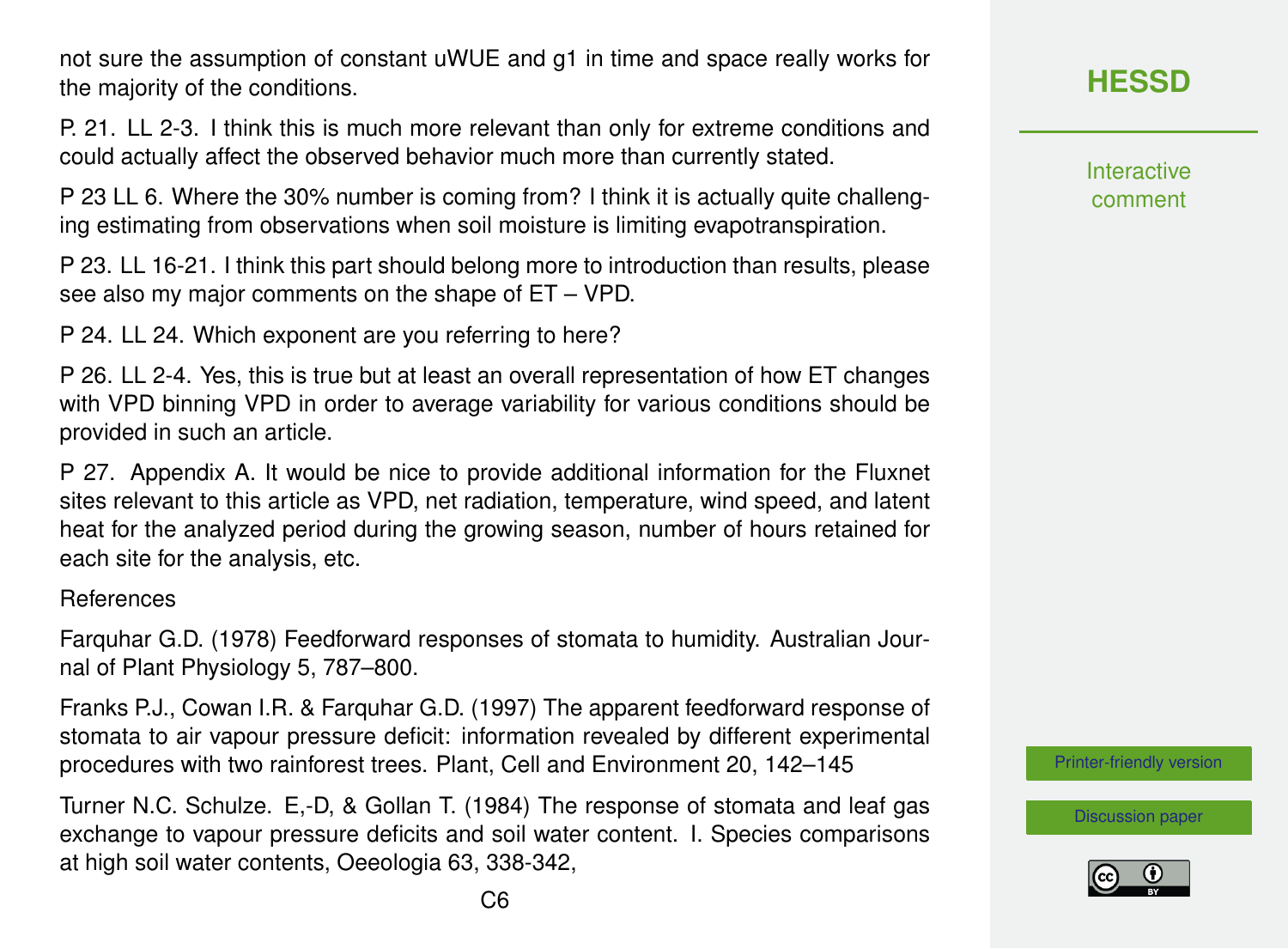Rawson HM, Begg JE, Woodward RG (1977) The effect of atmospheric humidity on photosynthesis, transpiration and water use efficiency of leaves of several plant species. Planta 134:5-10

Roderick, M. L., Sun, F., Lim, W. H., and Farquhar, G. D.: A general framework for understanding the response of the water cycle to global warming over land and ocean, Hydrol. Earth Syst. Sci., 18, 1575-1589, https://doi.org/10.5194/hess-18-1575-2014, 2014.

Mott, K. A. and Peak, D. (2013), Testing a vapour phase model of stomatal responses to humidity. Plant, Cell & Environment, 36: 936-944. doi:10.1111/pce.12026

Katul, G.G., Manzoni, S., Palmroth, S., Oren, R., 2010. A stomatal optimization theory to describe the effects of atmospheric CO2on leaf photosynthesis and transpiration. Ann. Bot. 105 (3), 431–442,

Manzoni, S., G. Vico, S. Palmroth, A. Porporato, and G. Katul (2013), Optimization of stomatal conductance for maximum carbon gain under dynamic soil moisture, Adv. Water Resour., 62, 90-105,

Beer, C., et al. (2009), Temporal and among-site variability of inherent water use efficiency at the ecosystem level, Global Biogeochem. Cycles,23(2), GB2018, doi:10.1029/2008GB003233

Rigden, A. J., & Salvucci, G. D. (2015). Evapotranspiration based on equilibrated relative humidity (ETRHEQ): Evaluation over the continental U.S. Water Resources Research, 51, 2951–2973.

Oren, R., J. S. Sperry, G. G. Katul, D. E. Pataki, B. E. Ewers, N. Phillips, and K. V. R. Schäfer (1999), Survey and synthesis of intra- and interspecific variation in stomatal sensitivity to vapour pressure deficit, Plant Cell Environ., 22(12), 1515–1526.

Damour G, Simonneau T, Cochard H, Urban L. An overview of models of stomatal conductance at the leaf level. Plant Cell Environ 2010, 33:1419–1438. doi:10.1111/j.1365**Interactive** comment

[Printer-friendly version](https://www.hydrol-earth-syst-sci-discuss.net/hess-2018-553/hess-2018-553-RC2-print.pdf)